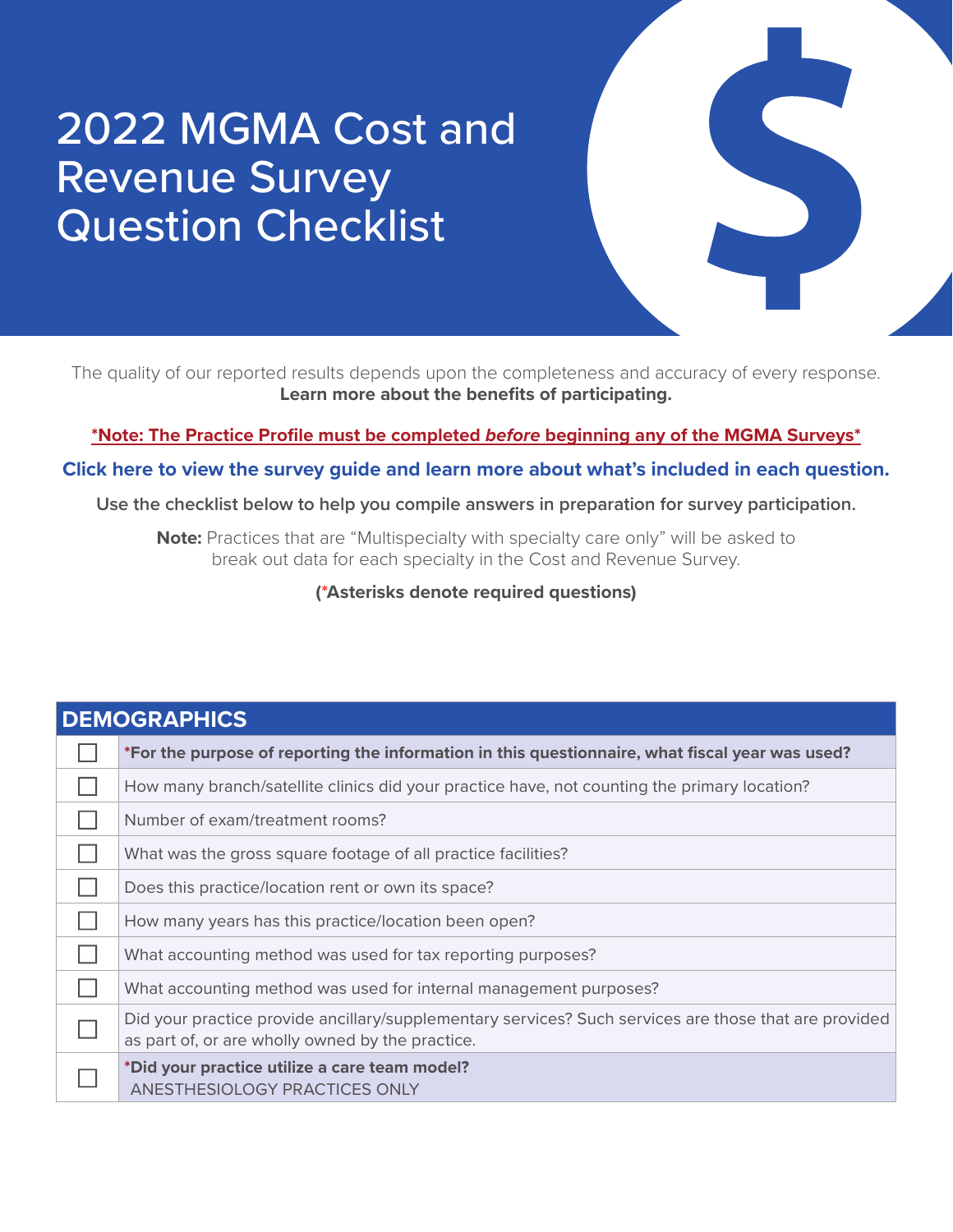| <b>CHARGES</b> |                                                                                                                                                                                                                                 |
|----------------|---------------------------------------------------------------------------------------------------------------------------------------------------------------------------------------------------------------------------------|
|                | Gross fee-for-service charges                                                                                                                                                                                                   |
|                | Adjustments to fee-for-service charges                                                                                                                                                                                          |
|                | Adjusted fee-for-service charges<br>(Gross fee-for-service charges - Adjustments to fee-for-services charges)                                                                                                                   |
|                | Bad debts due to fee-for-service activity                                                                                                                                                                                       |
|                | Gross charges for patients covered by capitation contracts                                                                                                                                                                      |
|                | Total gross charges<br>(Gross fee-for-service charges + Gross charges for capitation contracts)                                                                                                                                 |
| <b>REVENUE</b> |                                                                                                                                                                                                                                 |
|                | <i>*Total net fee-for-service collections/revenue</i>                                                                                                                                                                           |
|                | Gross capitation revenue                                                                                                                                                                                                        |
|                | Purchased services for capitation patients                                                                                                                                                                                      |
|                | Net capitation revenue<br>(Gross capitation revenue - Purchased services for capitation patients)                                                                                                                               |
|                | Incentive-based revenue                                                                                                                                                                                                         |
|                | Other medical revenue                                                                                                                                                                                                           |
|                | Revenue from the sale of medical goods and services                                                                                                                                                                             |
|                | Gross revenue from other medical activities<br>(Incentive-based revenue + Other medical revenue + Revenue from sale of medical goods and services)                                                                              |
|                | Cost of sales and/or cost of other medical activities                                                                                                                                                                           |
|                | Net other medical revenue<br>(Gross revenue from other medical activities - Cost of sales/other medical activities)                                                                                                             |
|                | <i><b>*Total medical revenue</b></i><br>(Total net fee-for-service collections/revenue + Net capitation revenue + Net other medical revenue)                                                                                    |
|                | Nonmedical revenue (investment and rental revenue)                                                                                                                                                                              |
|                | Extraordinary nonmedical revenue                                                                                                                                                                                                |
|                | Financial support from parent organization (subsidies)                                                                                                                                                                          |
|                | Goodwill amortization                                                                                                                                                                                                           |
|                | Nonmedical cost (income taxes)                                                                                                                                                                                                  |
|                | Extraordinary nonmedical cost                                                                                                                                                                                                   |
|                | Net nonmedical income or loss<br>((Nonmedical revenue + Extraordinary nonmedical revenue + Financial support from parent<br>organization (subsidies) - Goodwill amortization - Nonmedical cost - Extraordinary nonmedical cost) |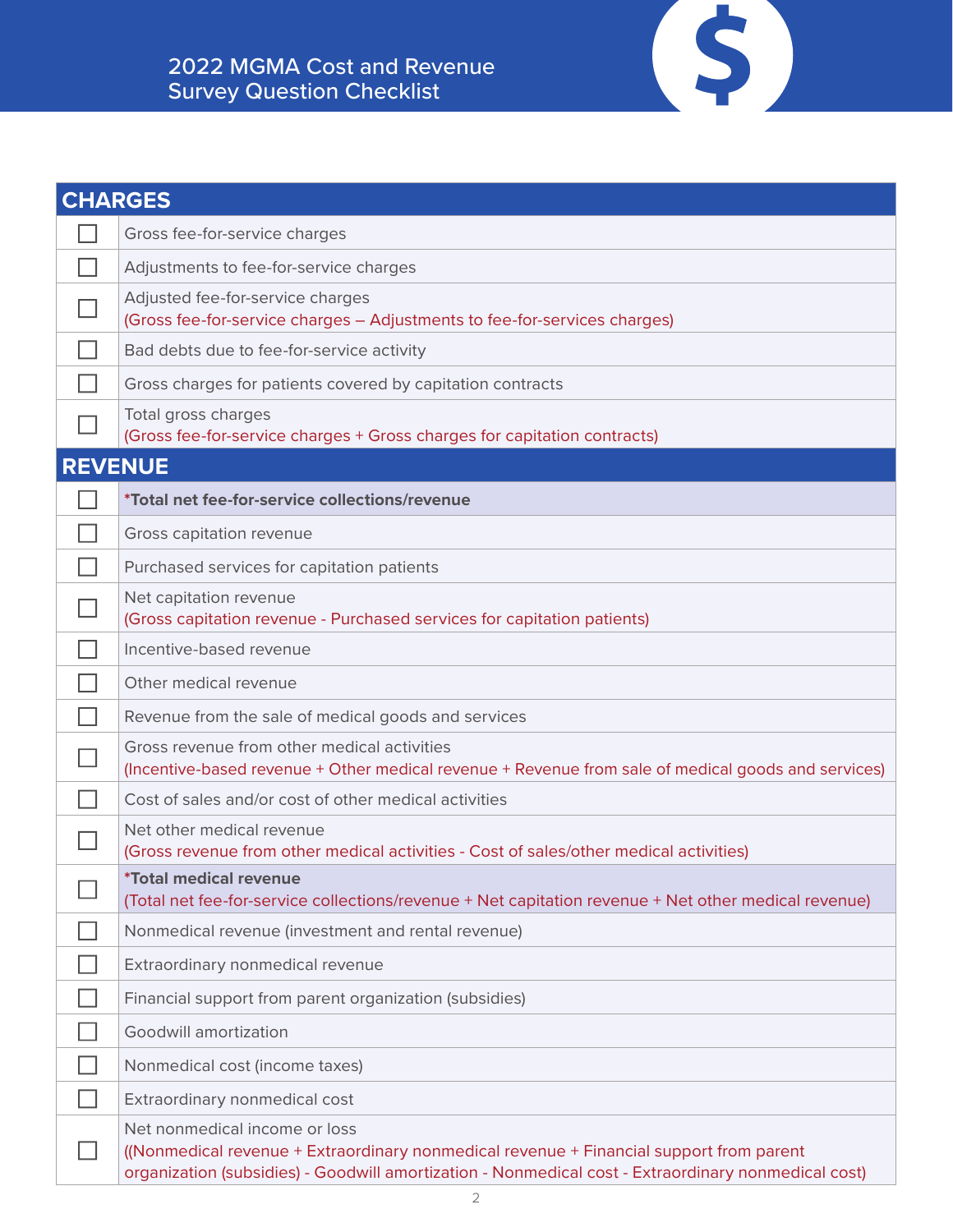| <b>STAFF</b> |                                                                                                                                   |
|--------------|-----------------------------------------------------------------------------------------------------------------------------------|
|              | <b>General administrative FTE and Cost</b>                                                                                        |
|              | Patient accounting FTE and Cost                                                                                                   |
|              | General accounting FTE and Cost                                                                                                   |
|              | Managed care administrative FTE and Cost                                                                                          |
|              | Information technology FTE and Cost                                                                                               |
|              | Housekeeping, maintenance, security FTE and Cost                                                                                  |
|              | *Total business operations support staff FTE and Cost<br>(Add General administrative through Housekeeping, maintenance, security) |
|              | Medical receptionists FTE and Cost                                                                                                |
|              | Medical secretaries, transcribers FTE and Cost                                                                                    |
|              | Medical records FTE and Cost                                                                                                      |
|              | Other administrative support FTE and Cost                                                                                         |
|              | *Total front office support staff FTE and Cost<br>(Add Medical receptionists through Other administrative support)                |
|              | Registered nurses FTE and Cost                                                                                                    |
|              | Licensed practical nurses FTE and Cost                                                                                            |
|              | Medical assistants, nurse's aides FTE and Cost                                                                                    |
|              | *Total clinical support staff FTE and Cost<br>(Add Registered nurses through Medical assistants, nurse's aides)                   |
|              | Clinical laboratory FTE and Cost                                                                                                  |
|              | Radiology and imaging FTE and Cost                                                                                                |
|              | Other medical support services FTE and Cost                                                                                       |
|              | *Total ancillary support staff FTE and Cost<br>(Add Clinical laboratory, through Other medical support services)                  |
|              | *Total employed support staff FTE and Cost<br>(Business operations + Front office + Clinical + Ancillary)                         |
|              | *Total employed support staff benefit cost                                                                                        |
|              | Total contracted support staff (temporary) FTE and Cost                                                                           |
|              | *Total support staff FTE and Cost<br>(Total employed support staff + Benefit cost + Contracted support staff)                     |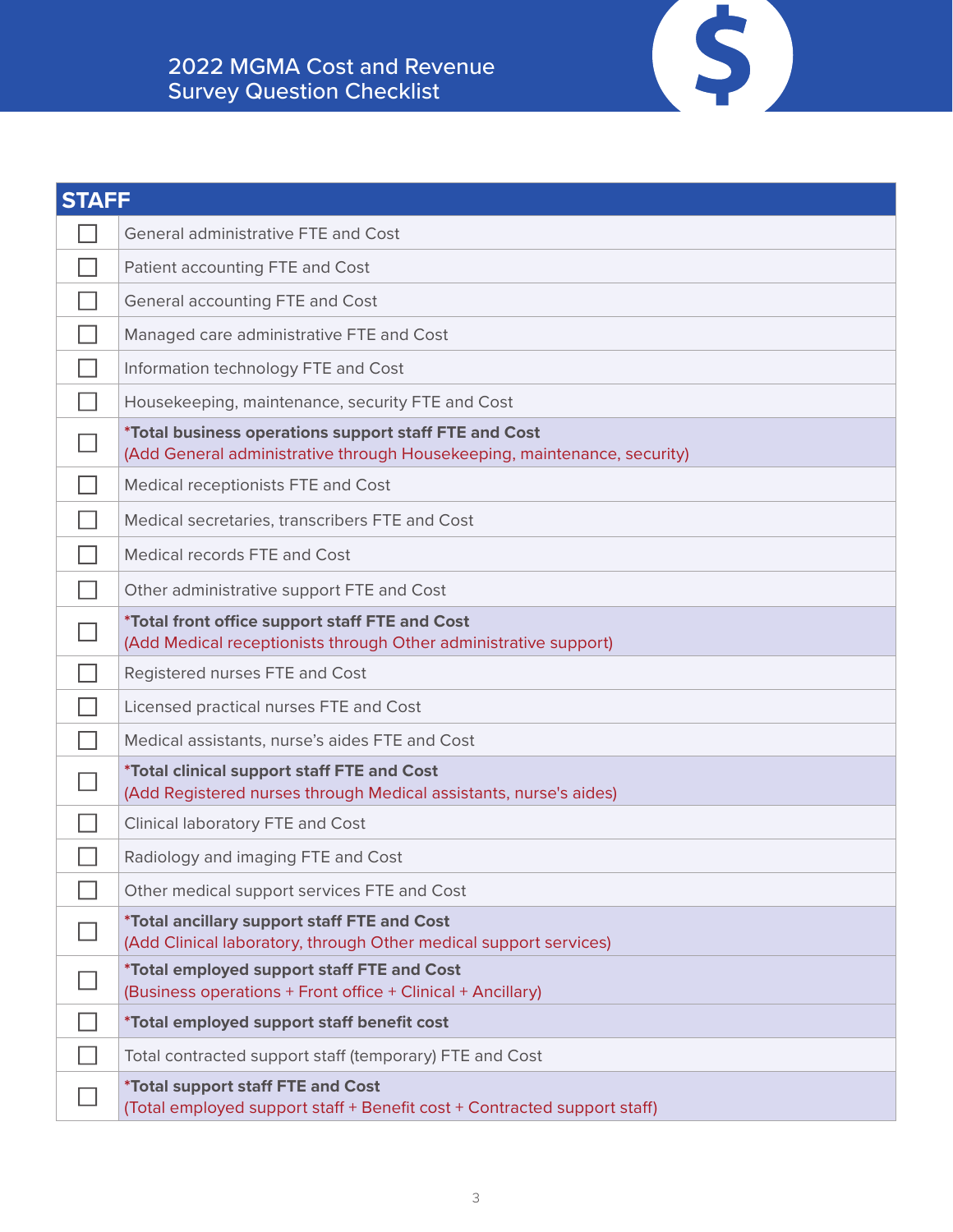| <b>EXPENSES</b> |                                                                                                                 |
|-----------------|-----------------------------------------------------------------------------------------------------------------|
|                 | Information technology                                                                                          |
|                 | Drug supply                                                                                                     |
|                 | Medical and surgical supply                                                                                     |
|                 | <b>Building and occupancy</b>                                                                                   |
|                 | <b>Building depreciation</b>                                                                                    |
|                 | Furniture and equipment                                                                                         |
|                 | Furniture and equipment depreciation                                                                            |
|                 | Administrative supplies and services                                                                            |
|                 | Professional liability insurance premiums                                                                       |
|                 | Other insurance premiums                                                                                        |
|                 | Legal fees                                                                                                      |
|                 | Consulting fees                                                                                                 |
|                 | Outside professional fees                                                                                       |
|                 | Promotion and marketing                                                                                         |
|                 | Clinical laboratory                                                                                             |
|                 | Radiology and imaging                                                                                           |
|                 | Other ancillary services                                                                                        |
|                 | Billing and collections purchased services                                                                      |
|                 | Management fees paid to an MSO or PPMC                                                                          |
|                 | Miscellaneous operating cost                                                                                    |
|                 | Cost allocated to medical practice from parent organization                                                     |
|                 | <i>*Total general operating cost</i><br>(Add Information technology through Cost allocated to medical practice) |
|                 | <i><b>*Total operating cost</b></i><br>(Total support staff cost + Total general operating cost)                |

 $\left( \text{S} \right)$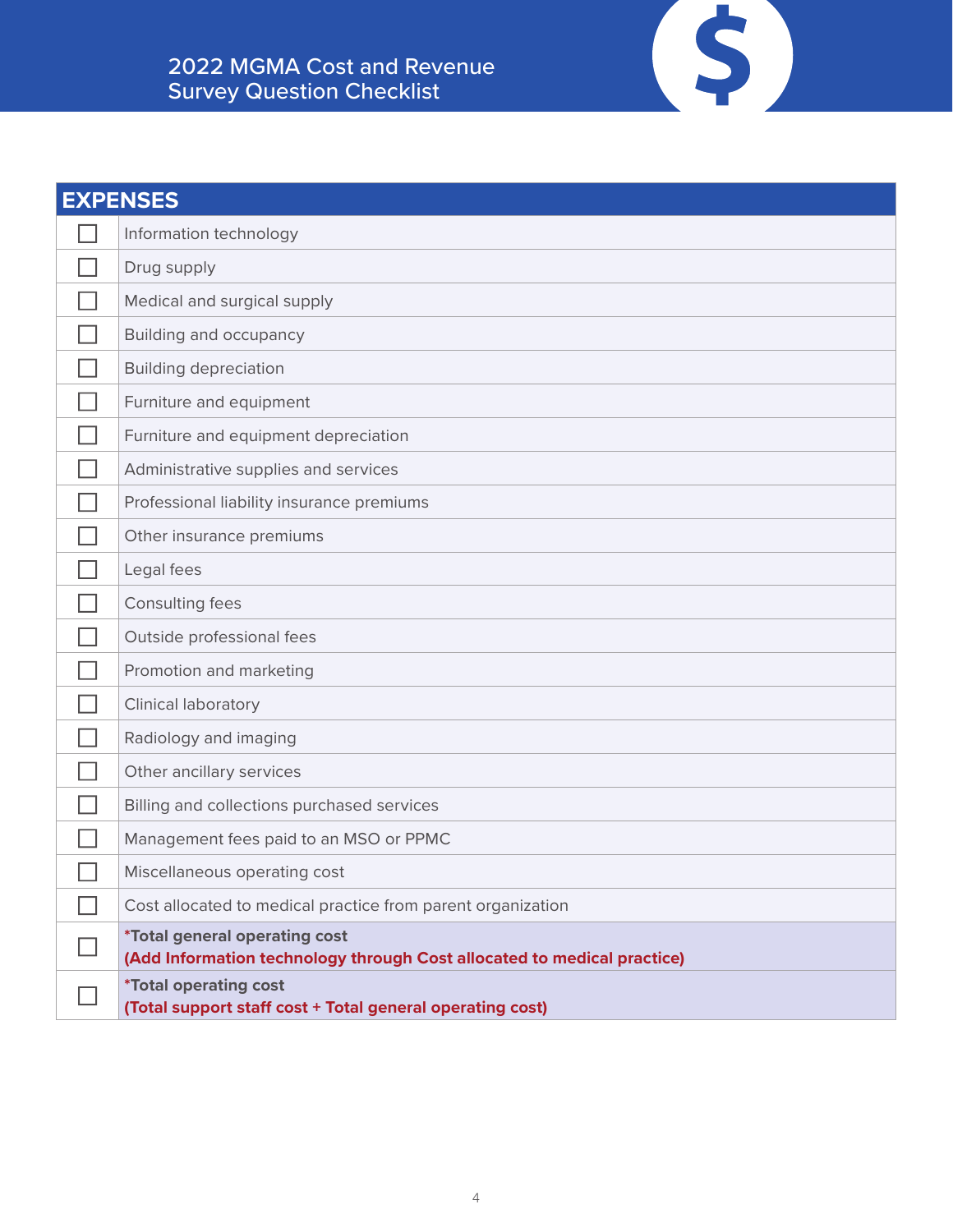| <b>PROVIDERS</b> |                                                                                                                                                                    |
|------------------|--------------------------------------------------------------------------------------------------------------------------------------------------------------------|
|                  | Advanced practice provider provider compensation                                                                                                                   |
|                  | Advanced practice provider provider benefit cost                                                                                                                   |
|                  | *Total advanced practice provider FTE and Cost<br>(Advanced practice provider compensation + Advanced practice provider benefit cost)                              |
|                  | Primary care physicians FTE                                                                                                                                        |
|                  | Nonsurgical specialty physicians FTE                                                                                                                               |
|                  | Surgical specialty physicians FTE                                                                                                                                  |
|                  | Total physician compensation                                                                                                                                       |
|                  | Total physician benefit cost                                                                                                                                       |
|                  | <b>*Total physicians FTE and Cost</b><br>(Primary care FTE + Nonsurgical FTE + Surgical physicians FTE)<br>(Total physician compensation + Physician benefit cost) |
|                  | <i><b>*Total providers FTE and Cost</b></i><br>(Total advanced practice providers + Total physicians)                                                              |
|                  | <b>NET INCOME</b>                                                                                                                                                  |
|                  | *Total medical revenue after operating cost                                                                                                                        |
|                  | (Total medical revenue - Total operating cost)                                                                                                                     |
|                  | *Net practice income or loss<br>(Total medical revenue after operating cost - Total provider cost + Net nonmedical income or loss)                                 |
|                  | <b>PERFORMANCE</b>                                                                                                                                                 |
|                  | Current to 30 days in A/R                                                                                                                                          |
|                  | 31 to 60 days                                                                                                                                                      |
|                  | 61 to 90 days                                                                                                                                                      |
|                  | 91 to 120 days                                                                                                                                                     |
|                  | Over 120 days                                                                                                                                                      |
|                  | <b>Total Accounts Receivable</b><br>(Current to 30 days + 31 to 60 days + 61 to 90 days + 91 to 120 days + Over 120 days)                                          |
|                  | Did your practice re-age accounts receivable when a balance was transferred to a secondary carrier<br>or the patient's private account?                            |
|                  | Medicare percent of gross charges                                                                                                                                  |
|                  | Medicaid percent of gross charges                                                                                                                                  |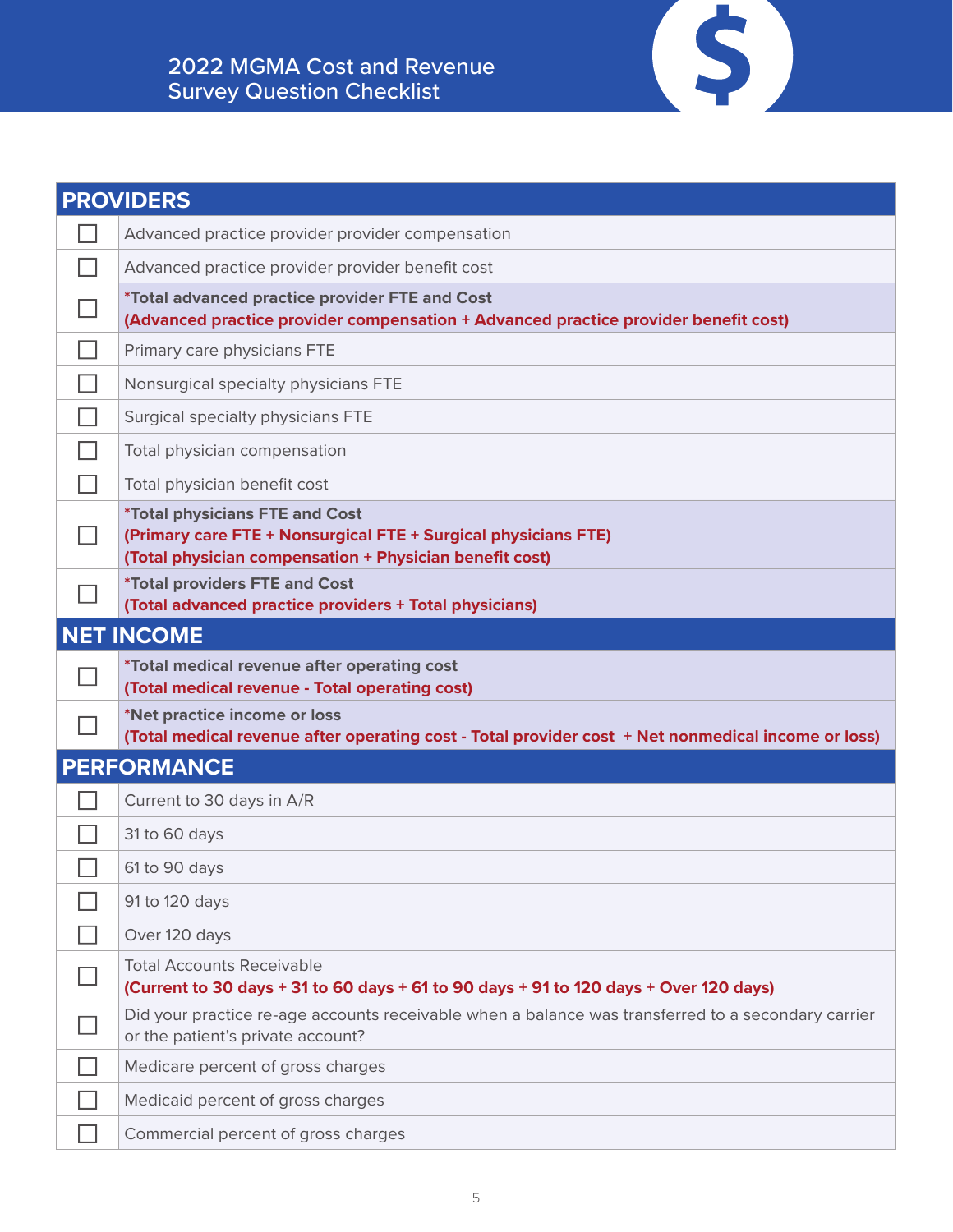| <b>PERFORMANCE (CONTINUED)</b> |                                                                                                                                                           |
|--------------------------------|-----------------------------------------------------------------------------------------------------------------------------------------------------------|
|                                | Workers' compensation percent of gross charges                                                                                                            |
|                                | Charity care percent of gross charges                                                                                                                     |
|                                | Self-pay percent of gross charges                                                                                                                         |
|                                | Other federal government payers percent of gross charges                                                                                                  |
|                                | *Total payer mix gross charges<br>(Add Medicare through Other federal government payers)                                                                  |
|                                | *Specify the number of Level 1, 2 and 3 trauma centers serviced<br>ANESTHESIOLOGY PRACTICES ONLY                                                          |
|                                | *Number of Hospital, Same-Day Surgery Center, Surgeon Offices and Other facilities staffed<br>ANESTHESIOLOGY PRACTICES ONLY                               |
|                                | *Number of Hospital, Same-Day Surgery Center, Surgeon Offices and Other anesthetizing locations<br>ANESTHESIOLOGY PRACTICES ONLY                          |
|                                | What was the total number of hospitals covered that paid a stipend?<br>ANESTHESIOLOGY PRACTICES ONLY                                                      |
|                                | *Total stipend amount for top 3 entities<br>ANESTHESIOLOGY PRACTICES ONLY                                                                                 |
|                                | Number of beds for top 3 entities<br>ANESTHESIOLOGY PRACTICES ONLY                                                                                        |
|                                | <b>PRODUCTION</b>                                                                                                                                         |
|                                | Medical procedures conducted inside the practice's facilities: Number of procedures and<br>Gross charges                                                  |
|                                | Medical procedures conducted outside the practice's facilities: Number of procedures and<br>Gross charges                                                 |
|                                | Surgery and anesthesia procedures conducted inside the practice's facilities: Number of procedures<br>and Gross charges                                   |
|                                | Surgery and anesthesia procedures conducted outside the practice's facilities: Number of procedures<br>and Gross charges                                  |
|                                | Clinical laboratory and pathology procedures: Number of procedures and Gross charges                                                                      |
|                                | Diagnostic radiology and imaging procedures: Number of procedures and Gross charges                                                                       |
|                                | Total procedures and procedural gross charges<br>(Medical procedures + Surgery and anesthesia procedures + Clinical laboratory + Diagnostic<br>radiology) |
|                                | Nonprocedural gross charges                                                                                                                               |
|                                | Total gross charges<br>(Total procedural gross charges + Nonprocedural gross charges)                                                                     |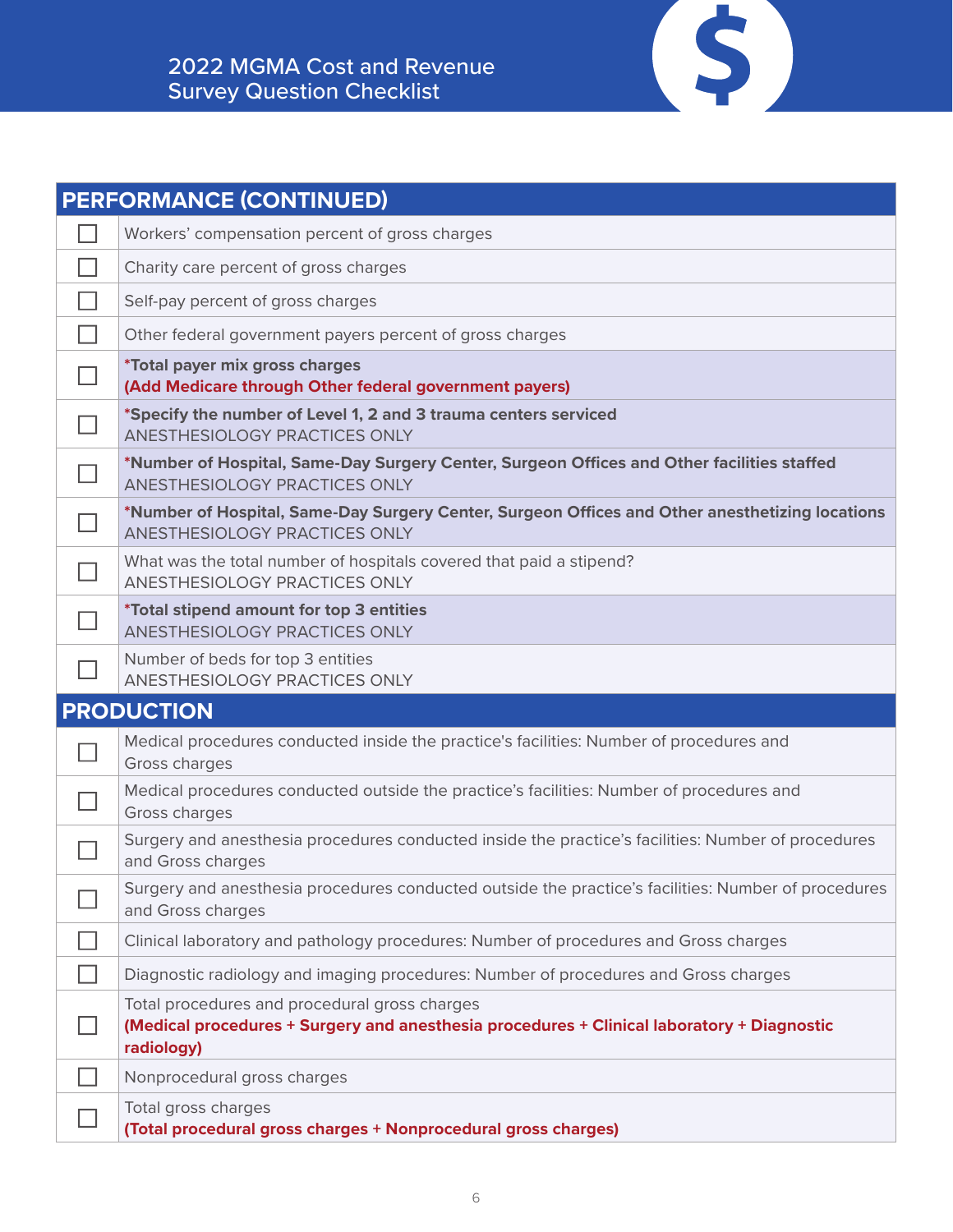| <b>PRODUCTION (CONTINUED)</b> |                                                                                                                                                                                 |
|-------------------------------|---------------------------------------------------------------------------------------------------------------------------------------------------------------------------------|
|                               | *Work RVUs                                                                                                                                                                      |
|                               | <i><b>*Total RVUs</b></i>                                                                                                                                                       |
|                               | <i><b>*Total ASA units</b></i><br><b>ANESTHESIOLOGY PRACTICES ONLY</b>                                                                                                          |
|                               | *Number of individual patients                                                                                                                                                  |
| П                             | Number of patient encounters                                                                                                                                                    |
|                               | Practice panel size for the past 18 months<br>CARDIOLOGY AND PRIMARY CARE PRACTICES ONLY                                                                                        |
|                               | Surgical anesthesia: *Physician base units, *Physician Minutes, Charge per ASA Unit, *Number of<br>cases, Gross charges, Total medical revenue<br>ANESTHESIOLOGY PRACTICES ONLY |
|                               | Labor epidurals: *Number of cases, Gross charges, Total medical revenue<br>ANESTHESIOLOGY PRACTICES ONLY                                                                        |
|                               | <b>C-Sections: *Number of cases, Gross charges, Total medical revenue</b><br>ANESTHESIOLOGY PRACTICES ONLY                                                                      |
|                               | Epidurals: *Number of cases, Gross charges, Total medical revenue<br><b>ANESTHESIOLOGY PRACTICES ONLY</b>                                                                       |
|                               | Follow-up visits: *Number of cases, Gross charges, Total medical revenue<br>ANESTHESIOLOGY PRACTICES ONLY                                                                       |
|                               | Nerve blocks for post op pain: *Number of cases, Gross charges, Total medical revenue<br>ANESTHESIOLOGY PRACTICES ONLY                                                          |
|                               | Critical care services: *Number of cases, Gross charges, Total medical revenue<br>ANESTHESIOLOGY PRACTICES ONLY                                                                 |
|                               | Other (lines, intubations, etc.): *Number of cases, Gross charges, Total medical revenue<br>ANESTHESIOLOGY PRACTICES ONLY                                                       |
|                               | *Total for anesthesiology procedures: Number of cases, Gross charges, Total medical revenue<br>ANESTHESIOLOGY PRACTICES ONLY                                                    |
|                               | Claims processed per biller<br><b>ANESTHESIOLOGY PRACTICES ONLY</b>                                                                                                             |

 $\left( \text{S} \right)$